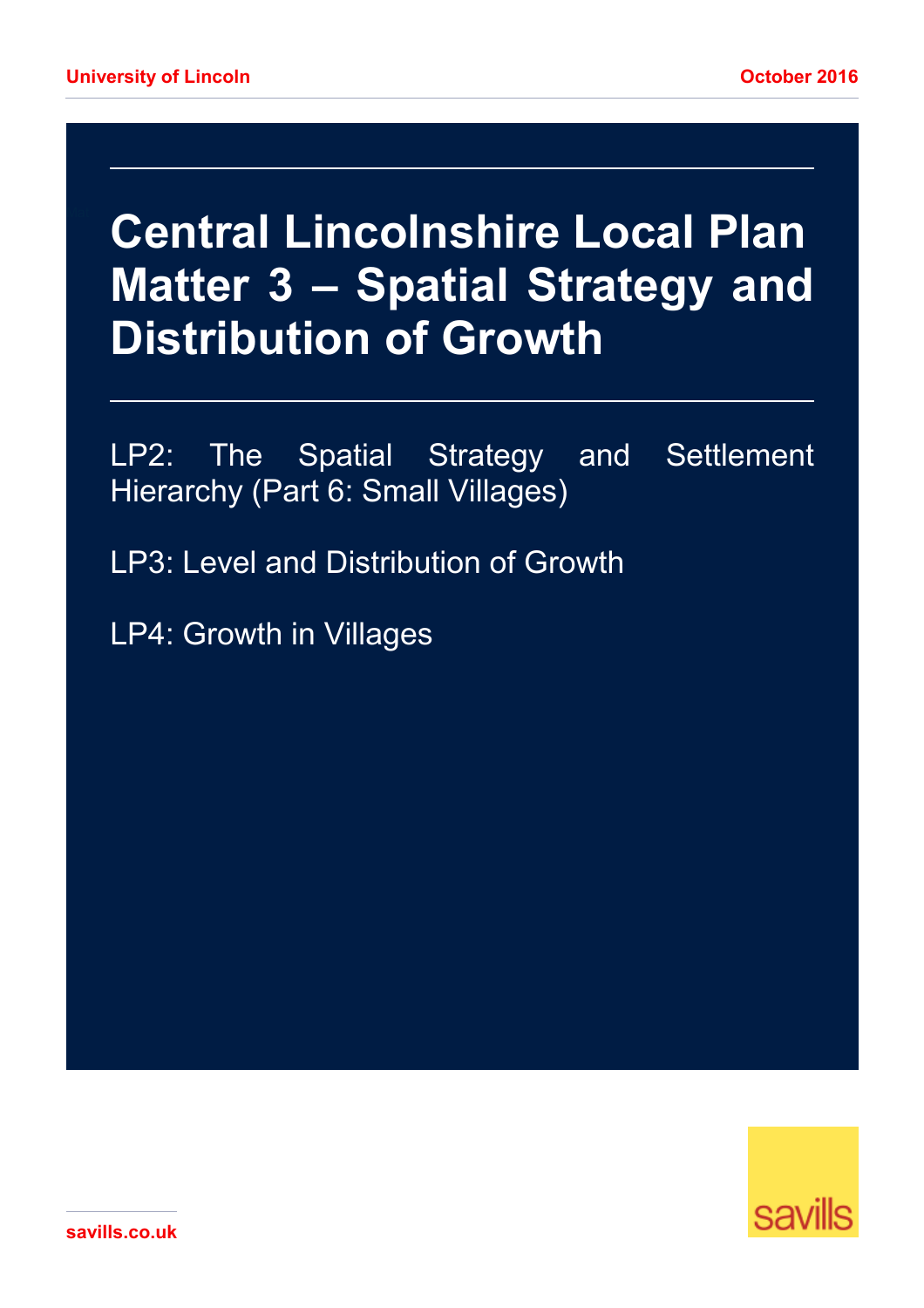**Examination In Public – Policies LP2, LP3 and LP4** 



| . . | <b>Introduction</b>         |   |
|-----|-----------------------------|---|
| 2.  | <b>Inspectors Questions</b> | c |
| 3.  | <b>Conclusion</b>           |   |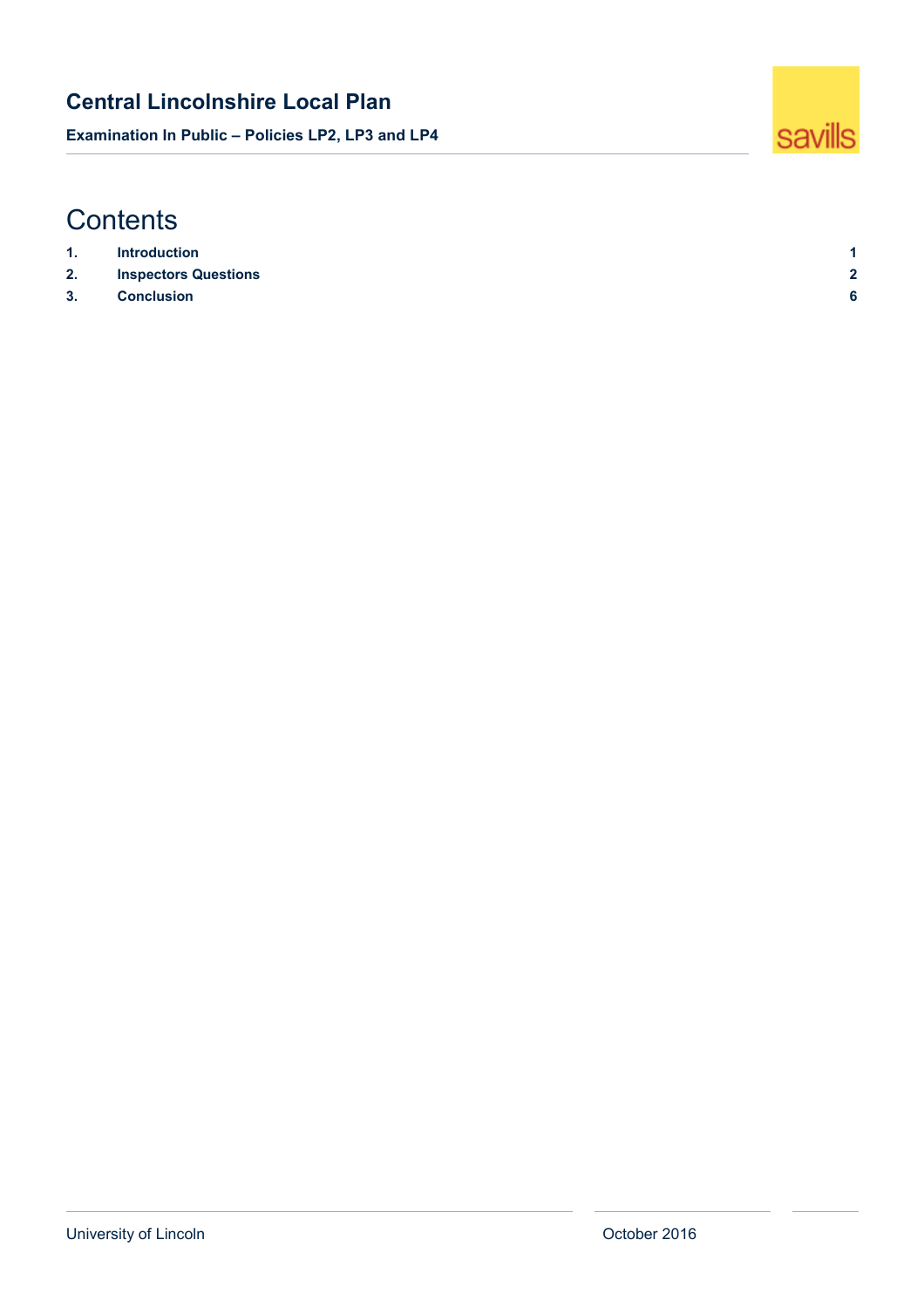**Examination In Public – Policies LP2, LP3 and LP4** 



# 1. Introduction

- 1.1. This Hearing Statement has been submitted on behalf of the University of Lincoln (the "University") as part of the Examination in Public of the Central Lincolnshire Local Plan. The Statement highlights and where necessary, expands upon representations submitted by the University at both the Submission and Further Draft stages of the Local Plan (See **Appendix 1 and 2** respectively).
- 1.2. The statement responds to the Inspector's Questions and explains the reason behind why the draft Local Plan is unsound as it stands.
- 1.3. The Statement is made in respect of land at the University's Riseholme Campus (Riseholme Park, Lincoln LN2 2LG). To ensure the University can implement its Estate Strategy and planned investment at its Riseholme Campus as the principal economic driver in Central Lincolnshire. An illustrative masterplan is included as **Appendix 3**.
- 1.4. The site is subject to a live planning application **Ref: 134780**: a proposal for sustainable development, which if granted, could deliver much needed housing over the first five years of the Plan Period. A copy of the Parameters Plan is included as **Appendix 4.**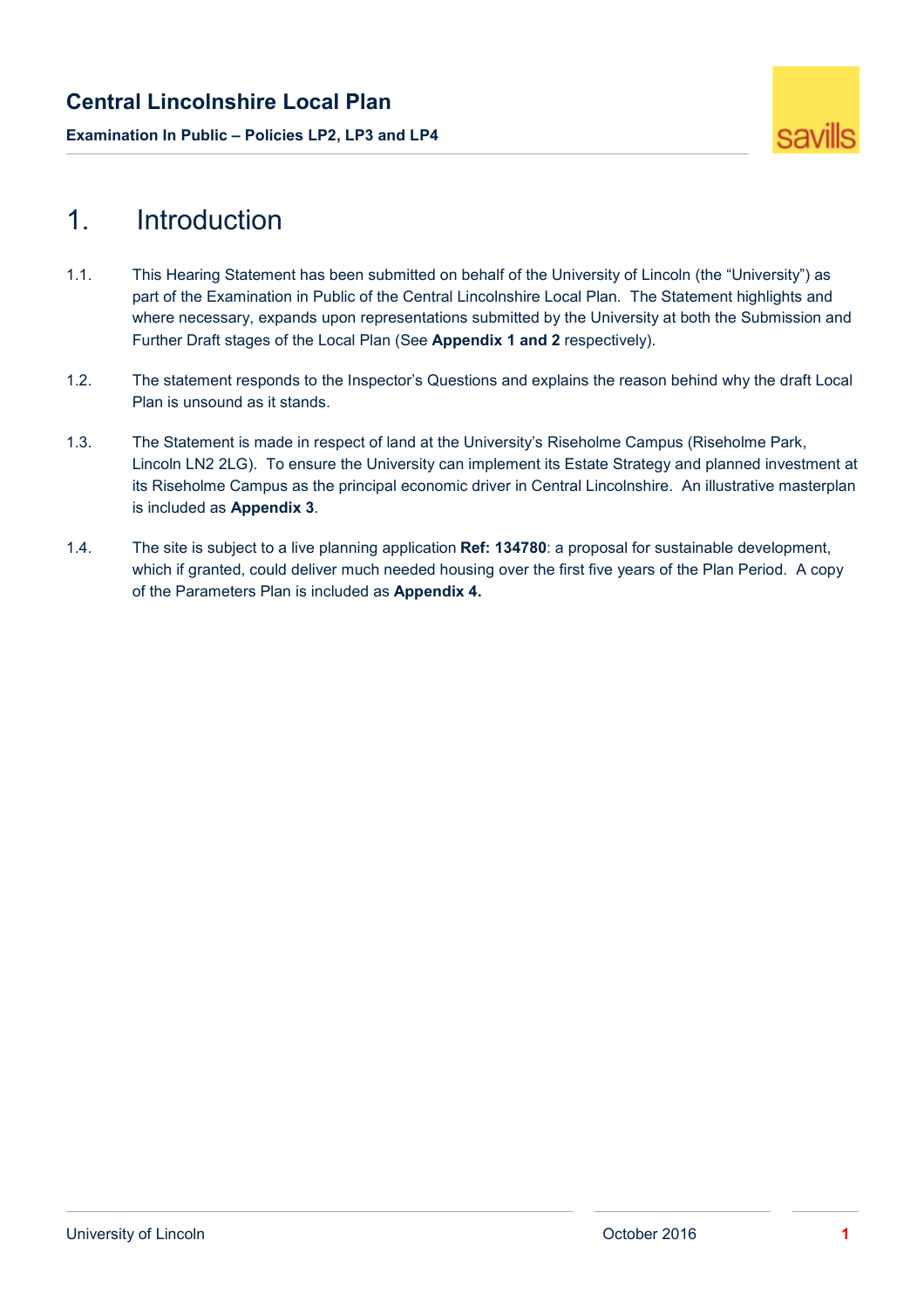**Examination In Public – Policies LP2, LP3 and LP4** 



# 2. Inspectors Questions

Issue 3b – Settlement Hierarchy – Policy LP2

- 2.1. **(Q3) Does it take into account sufficient and appropriate factors? Is this approach justified and is it consistent with national planning policy? Have settlements been appropriately allocated to hierarchy?**
- 2.2. The University of Lincoln owns the unencumbered freehold of approximately 220 hectares of land at Riseholme, which lies approximately 3.5 miles to the north of its Brayford Pool Campus.
- 2.3. The Riseholme Campus is the focus of the University's development of the Lincoln Institute for Agri-Food Technology (LIAT) which will be based in a new, state of the art centre at Riseholme complementing the already established National Centre for Food Manufacturing at Holbeach and the Food Refrigeration and Process Research at Grimsby (creating a 'food corridor' through the LEP region).
- 2.4. The University intends for the LIAT to be hosted at the University's Riseholme Campus and to form part of the mixed-use redevelopment of the campus. The project's location combines agricultural land with buildings in a model farm which will host laboratories, seminar rooms, a modern glasshouse and workshop space to allow both field trials and events and workshops to be held, bringing together scientists, technology companies and end users. It will also provide a specialist precision livestock research facility and laboratories in support of West Lindsey's proposed Food Enterprise Development Zones.
- 2.5. Riseholme is the appropriate location for the development. The campus forms part of West Lindsey District Council's Agri-tech corridor Local Development Order (LDO) which runs along the A15 from Grimsby to Lincoln. The investment is to partially funded through the redevelopment of part of the campus for up to 180 homes which forms part of a live planning application.
- 2.6. The University's Riseholme campus is included within the list of settlements under 'small village' in the Submission Draft. Limiting development to 4 units will undermine the University's capital investment plans and the delivery of sustainable development including the LIAT Centre, improved education/ sports facilities and housing.
- 2.7. The University has always maintained that the Riseholme Campus should be allocated for education/ employment and residential uses, indeed the West Lindsey Local Plan (First Review 2006) allocates the site for Education Use under Saved Policy CRT6. The emerging Local Plan removes even this basic acknowledgement of the existing educational uses.
- 2.8. As an allocation has not been forthcoming, the University has previously proposed that the Riseholme Campus be exempted from LP2 but would prefer a specific allocation which would enable the Committee to retain control over development at Riseholme.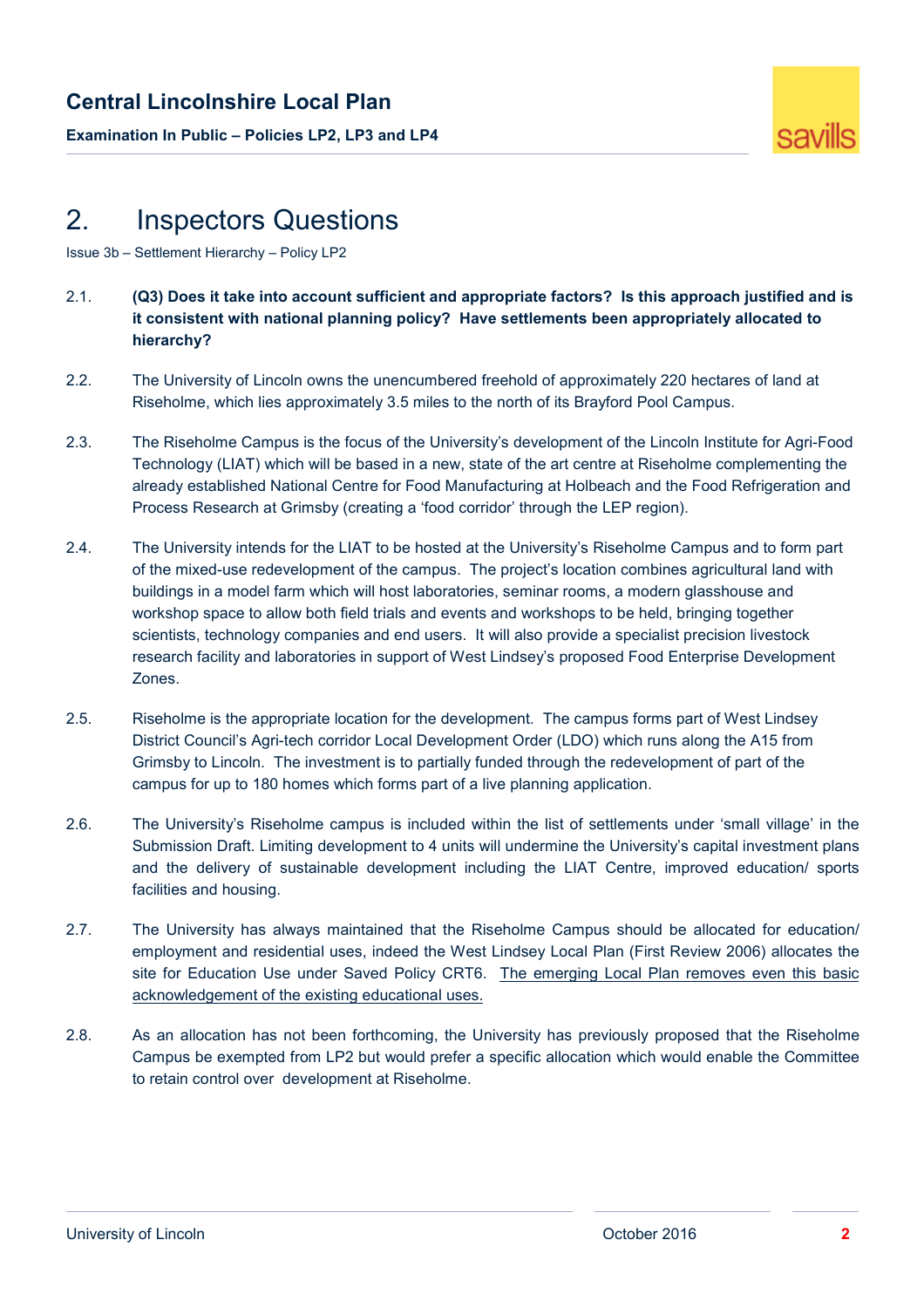

**Examination In Public – Policies LP2, LP3 and LP4** 

- 2.9. The principle of an exemption has been established within the allocation of land at Hemswell Cliff (ref: CL4673). The assessment of this site notes that the residential development will form part of the development of one of the new Local Development Orders for the Food Enterprise Zone at Hemswell Cliff which is being delivered to support growth in the rural economy. The Local Plan must recognise the need for a similar approach at Riseholme to allow the University to deliver its investment in the LIAT which will underpin the entire Greater Lincolnshire Local Enterprise Partnership's Economic Plan. To limit growth at Riseholme will jeopardise the focus on commercialising research and development in the agri-food sector and put the entire project at risk. The Submission Draft is therefore contrary to NPPF policies 18, 19 and 20 which seek to build on the country's inherent strengths to be globally competitive, support sustainable economic growth and proactively meet the development needs of business, supporting an economy fit for the  $21<sup>st</sup>$  century and is therefore unsound.
- 2.10. The University has previously stressed that it is operating in a highly competitive market as UK universities strive to offer attractive destinations to study in order to ensure student numbers are maintained at a viable level. It is an international market, with universities in the UK and abroad competing with one another to attract international students in addition to domestic students. For most UK universities, the income derived from student fees make the most significant contribution to turnover and surplus. These in turn enable universities to invest in the academic staff who drive the world class research which generates international reputation and impact. Research, particularly in engineering, food manufacturing and healthcare, is dependent on critical mass of well-qualified staff and Lincoln is involved in international completion to recruit the best staff.
- 2.11. Any attempt to attract additional students/staff and research/investment is critically dependant upon the University's ability to provide state-of-the-art teaching and research facilities to successfully compete with those on offer at other leading universities. It is therefore important the University of Lincoln is able to grow and develop to be able to continue to compete, and thus sustain its significant economic contribution to the city and the region. These factors are key to the University's estate strategy and projected investment programme both at Brayford Pool and Riseholme. The £130 million of investment planned in the campus over the next few years will maintain the University's position only. If the University is to meet its ambitions to grow further it will need to invest more money and must find ways of realising capital from its existing assets as well as attracting investment from both funders and business partners. In order to achieve this, the University must have a supportive planning framework within which it can offer both clarity and certainty to its own Board as well as Investors/partners alike.
- 2.12. On this basis, Riseholme should be removed from the Settlement Hierarchy with development controlled through an allocation. We have included as Appendix 4 a copy of the Parameters Plan which forms part of the application for outline planning permission should the Inspector feel it appropriate to set these parameters within a specific allocation. Our suggested wording for a specific allocation can be found at pages 9 and 10 of Appendix 1 and pages 12 and 13 of Appendix 2.

Issue 3c – Level and Distribution of Growth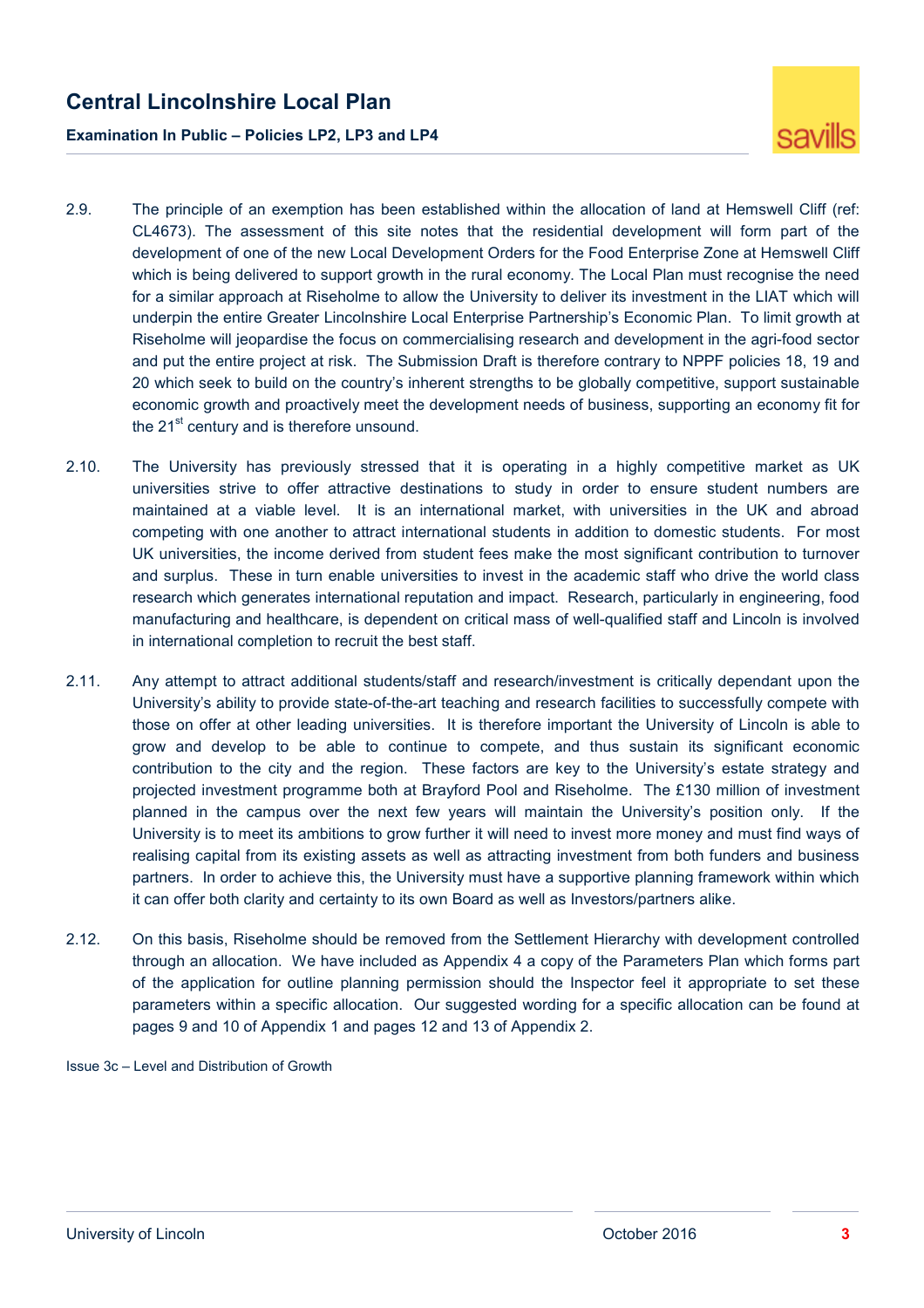

**Examination In Public – Policies LP2, LP3 and LP4** 

#### 2.13. **(Q10) Is it appropriate to aim around 88% of the growth in the Lincoln Strategy Area, Gainsborough and Sleaford when a significant part of the plan is rural?**

2.14. Yes, if the sites demonstrate a connection supporting the Growth of Lincoln, Gainsborough and Sleaford. The University believes that the Plan should treat proposals within the Lincoln Strategy Area differently if they demonstrate a connection supporting Lincoln as the district's 'engine of growth'. Riseholme is integral to the University's growth ambitions and both the Riseholme Campus and Brayford Pool Campus should be treated consistently when it comes to redevelopment and investment. The University approaches its estate as a whole, rather than as a series of distinct silos. Both campuses are fundamental to the University's continued growth with Brayford Pool providing state of the art teaching space and Riseholme providing the land to offer field based study at the LIAT Centre, together with the planned supporting function of outdoor sports facilities. An allocation at Riseholme is the most practical way of providing a sound planning framework upon which the University can implement its investment strategy. A significant element of residential development at Riseholme will be essential to achieving this. Such an allocation would positively and effectively support the Local Plan's economic objectives and help to supply additional housing in the early plan period.

Issue 3f – Growth in Villages – Policy LP4

- 2.15. **(Q31) Policy LP2 states that medium villages will accommodate a 'limited amount of development' and small villages 'small amounts of development' unless "...otherwise promoted via a neighbourhood plan..." Is this consistent with paragraph 184 of the Framework which requires neighbourhood plans to be in general conformity with, and reflect the strategic policies of the Local Plan?**
- 2.16. No, this is in direct conflict with the NPPF. Paragraph 184 states that Neighbourhood Plans should reflect the policies of the Local Plan. Neighbourhood Plans should not undermine the strategic objectives of the Local Plan and it is therefore wrong for Neighbourhood Plans to determine the quantum of development where the Local Plan sets an alternative level of development.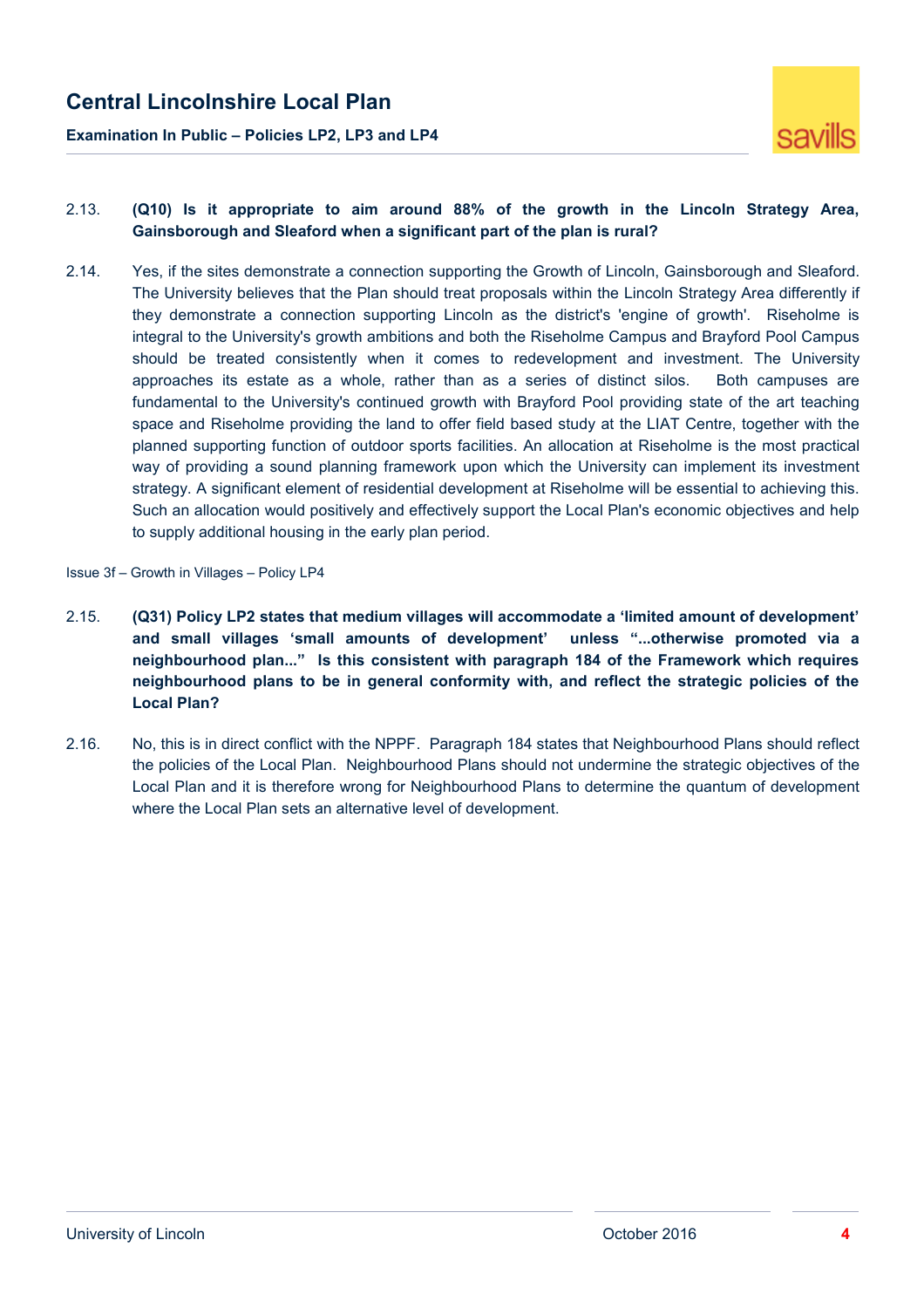**Examination In Public – Policies LP2, LP3 and LP4** 



Issue 3g – Category 5 and Villages – Policy LP4

- 2.17. (Q36) Is the proposed level of growth for each of the category 5 and 6 villages appropriate and **justified having regard to their size, role, function and accessibility to employment, services and facilities?**
- 2.18. The University has repeatedly appealed to the Central Lincolnshire Joint Strategic Planning Committee (and its predecessor the Joint Planning Unit) that **to limit Growth at Riseholme (LP4 limits growth at Riseholme to 15%) fundamentally inhibits the University's future investment at Riseholme and its ability to deliver the LIAT Centre.** Restricting growth will also reduce the speed at which further investment at Brayford Pool can be achieved. Such an approach directly contradicts the Economic Needs Assessment, one of the principal Evidence Based documents which notes "With an expectation that the University will grow and that levels of business engagement will increase in the coming years, it will continue to be one of the most important local economic assets over both the short and longer term'' (paragraph 7.9) and therefore has very real implications on the ability for the University to contribute to economic growth as forecast by the Local Plan.
- 2.19. This oversight makes the economic policies of the Local Plan unsound. The restriction on growth at Riseholme jeopardises the delivery of a sustainable mixed use development and the delivery of essential housing. Residential development at Riseholme would, in any event be sustainable development for the reasons set out at paragraph 3.5 (page 7) of Appendix 1.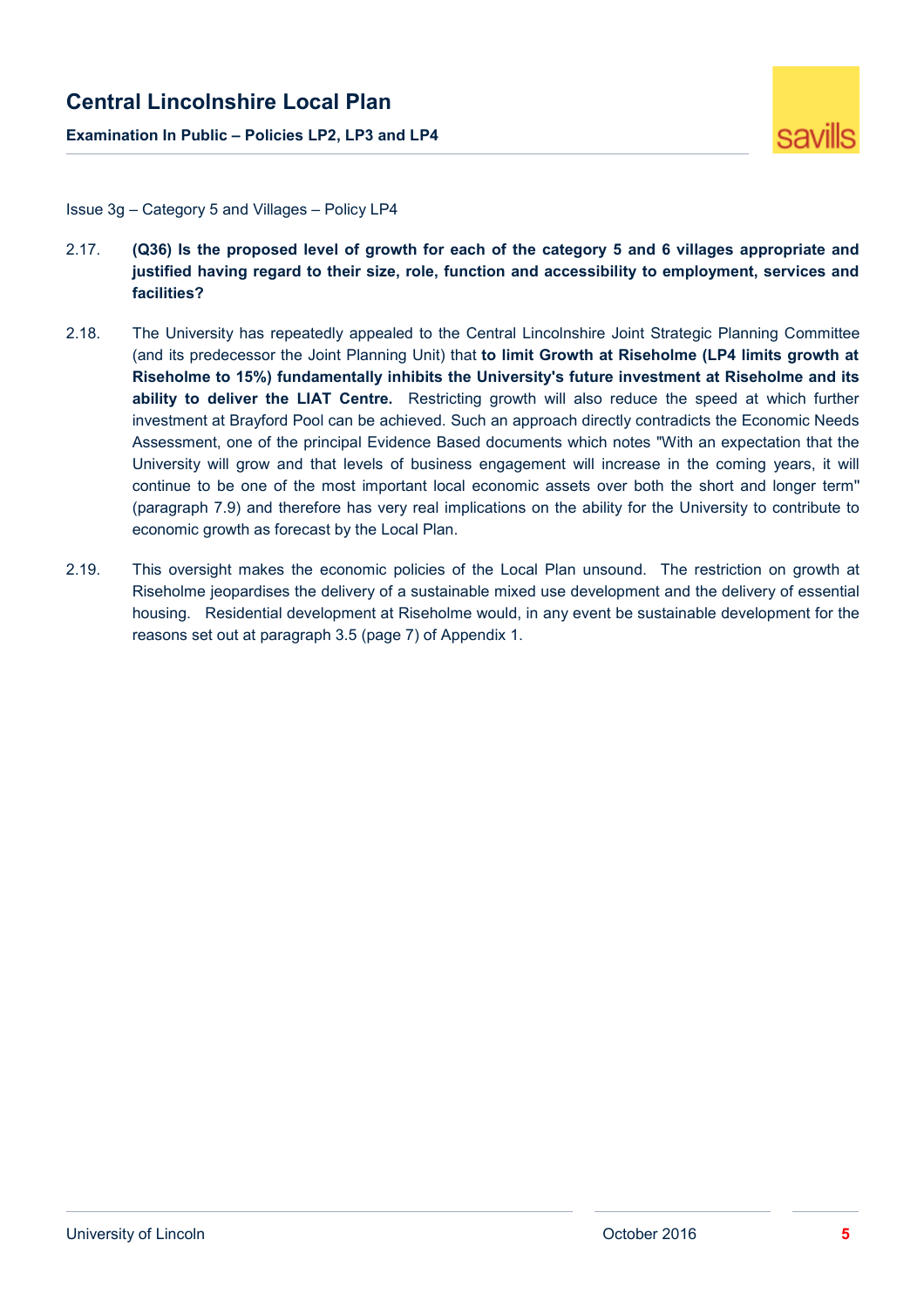**Examination In Public – Policies LP2, LP3 and LP4** 



# 3. Conclusion

#### 3.1 **Which NPPF test of soundness it fails and why?**

- 3.1. The approach to policy LP2, LP3 and LP4 is unsound for the following reasons:
	- ß **Positively Prepared:** The University considers that whilst the Local Plan sets out clear strategies for growth which are embedded in sound evidence and to an extent reflect the objectives of the Local Enterprise Partnership, failure to provide policy support for the University's continued growth undermines those objectives. Further, the University does not consider the Plan is sound on the basis of the deliverability of some of the sites identified in Lincoln and therefore the ability to deliver a five year housing land supply is flawed. We set out at paragraph 3.15 of Appendix 1 our analysis of sites where we consider the delivery of housing (within the proposed timeframe) is unrealistic.
	- ß **Justified:** The economic strategy of the Submission Draft is justified in general terms as it is largely predicated on the agri-tech/food industry. However, it fails to properly reflect the University's contribution to that sector's growth. The lack of policy support for the University's short term and long-term plans has not been justified. Without appropriate and explicit policy support for the University, particularly at the University's Riseholme Campus, the University cannot deliver LIAT and the full extent of the Agri-tech and food sustainability investment program. With regard to the LIAT, the Submission Draft positively discourages development at Riseholme, and no provision is made for a mixed-use development of the kind proposed by the University. Riseholme is the only asset in the University's ownership that can provide the extent of ancillary land required for practical teaching and research purposes. Restricting development in this location is directly contrary to the economic strategy of the Submission Draft. This policy of discouraging development at Riseholme has not been justified.
	- ß **Effective:** Without a supportive policy position the University cannot deliver its wider investment strategy at Riseholme. Part of the funding for the LIAT must come from value realised from surplus land at Riseholme. A clear planning position is also required by the University to leverage wider investment from stakeholders and agritech/food companies, and from debt finance. The capital realised from redevelopment of the campus core will only go some way to achieving the overall funding package required and provide a sound investment basis for the University's future growth plans.
	- ß **Consistent with national policy:** We do not consider the plan adequately supports the University in delivering its role as the principal economic driver in Central Lincolnshire. The clear case for allocating the Riseholme Campus includes the following general and specific factors:
		- a. The proposed allocation would clearly assist the Council in meeting its objectively assessed need for housing, by providing up to 180 units of market and affordable housing (see paragraph 17, 47, 50 and 52 of the Framework).
		- b. The proposed allocation would see the redevelopment of brownfield land and only more limited development on some greenfield land. The re-use of brownfield land is supported by the Framework and the Planning Practice Guidance.